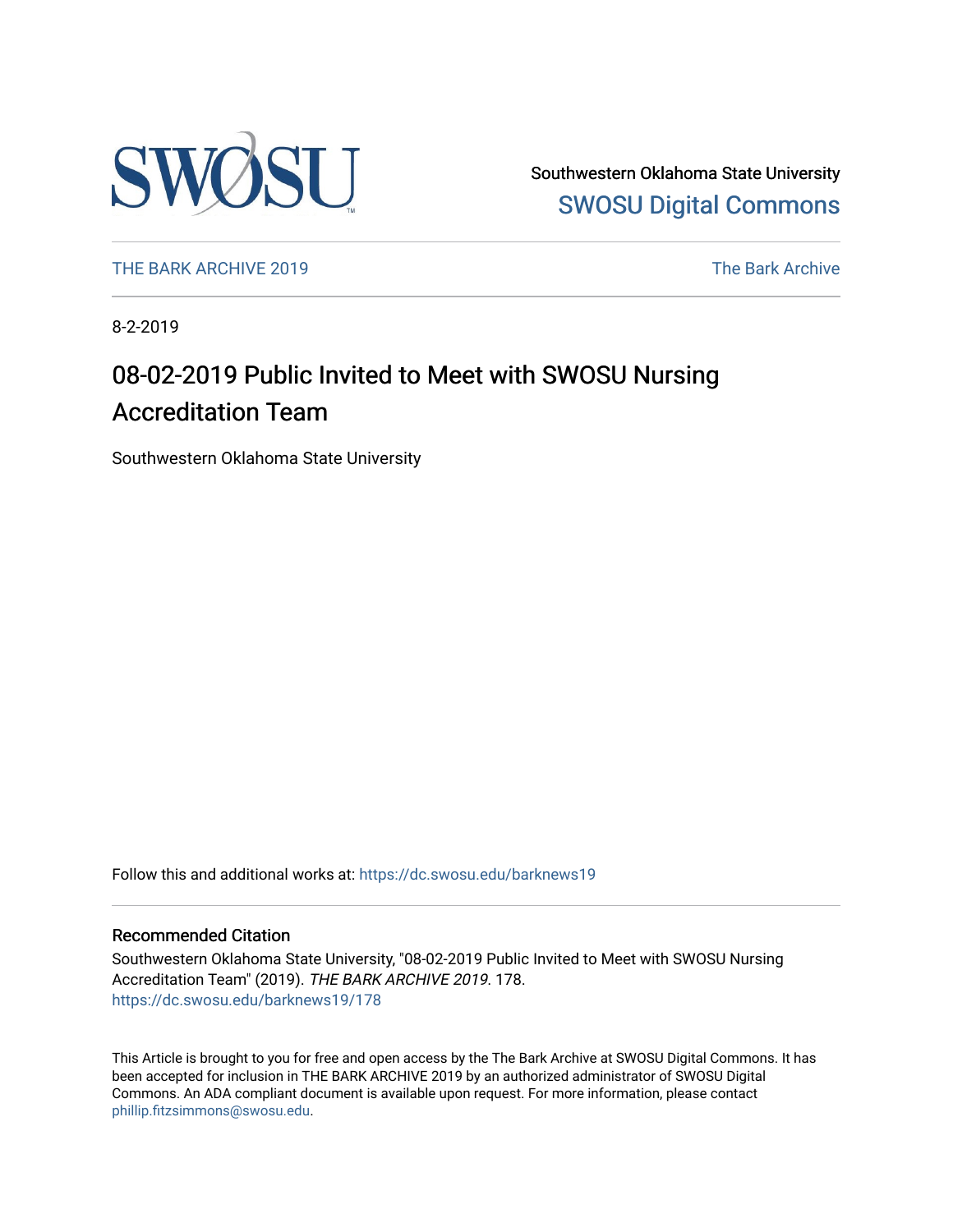

2 August, 2019



# DEPARTMENT OF NURSING

# **Public Invited to Meet with SWOSU Nursing Accreditation Team**

Southwestern Oklahoma State University will host a site visit for continuing accreditation of its Bachelor of Science nursing program and initial accreditation of the Master of Science in nursing program by the Accreditation Commission for Education in Nursing (ACEN).

The public can meet with the site visit team and share comments about the program in person on Tuesday, September 17, at 4 p.m. in the Skyview Suite of the Pioneer Cellular Event Center, 900 N. 7<sup>th</sup> Street, on the SWOSU campus in Weatherford.

Written comments are also welcome and should be submitted directly to:

Dr. Marsal Stoll, Chief Executive Officer Accreditation Commission for Education in Nursing 3343 Peachtree Road Northeast, Suite 850 Atlanta GA 30326 Or email: mstoll@acenursing.org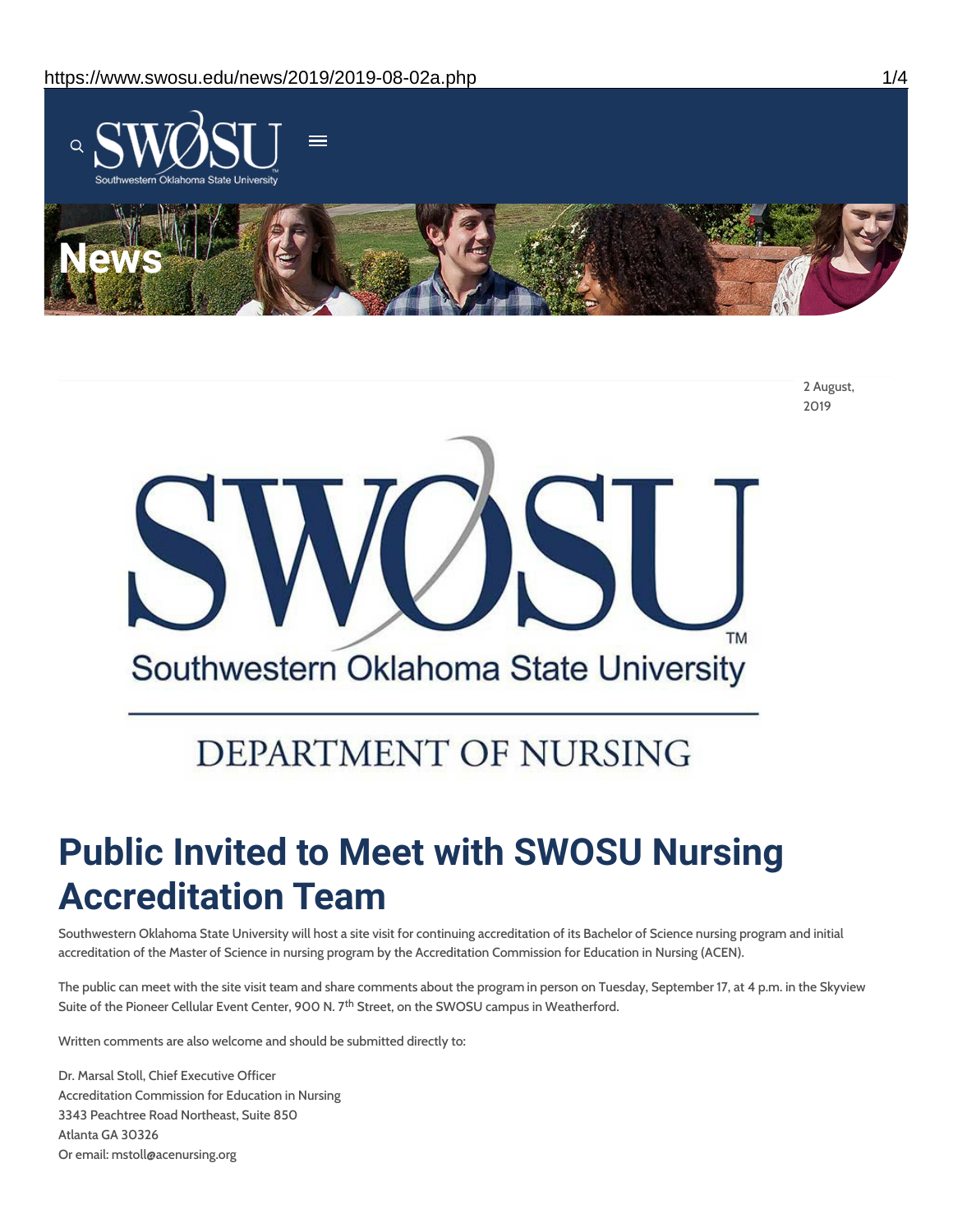#### https://www.swosu.edu/news/2019/2019-08-02a.php 2/4

All written comments should be received by the ACEN by September 2.

| Academics                | D |
|--------------------------|---|
| Administration           | D |
| Alumni and Foundation    | D |
| Community                | D |
| Events                   | D |
| <b>Faculty and Staff</b> | D |
| Miscellaneous            | D |
| Sayre                    | D |
| <b>Students</b>          | D |
|                          |   |

| <b>Archive Links</b> |   |
|----------------------|---|
| 2018                 | D |
| 2019                 | D |
| 2020                 | D |
| Archive              | D |
|                      |   |



### Weatherford Campus

100 Campus Drive Weatherford, OK 73096

### Sayre Campus

409 E Mississippi Ave Sayre, OK 73662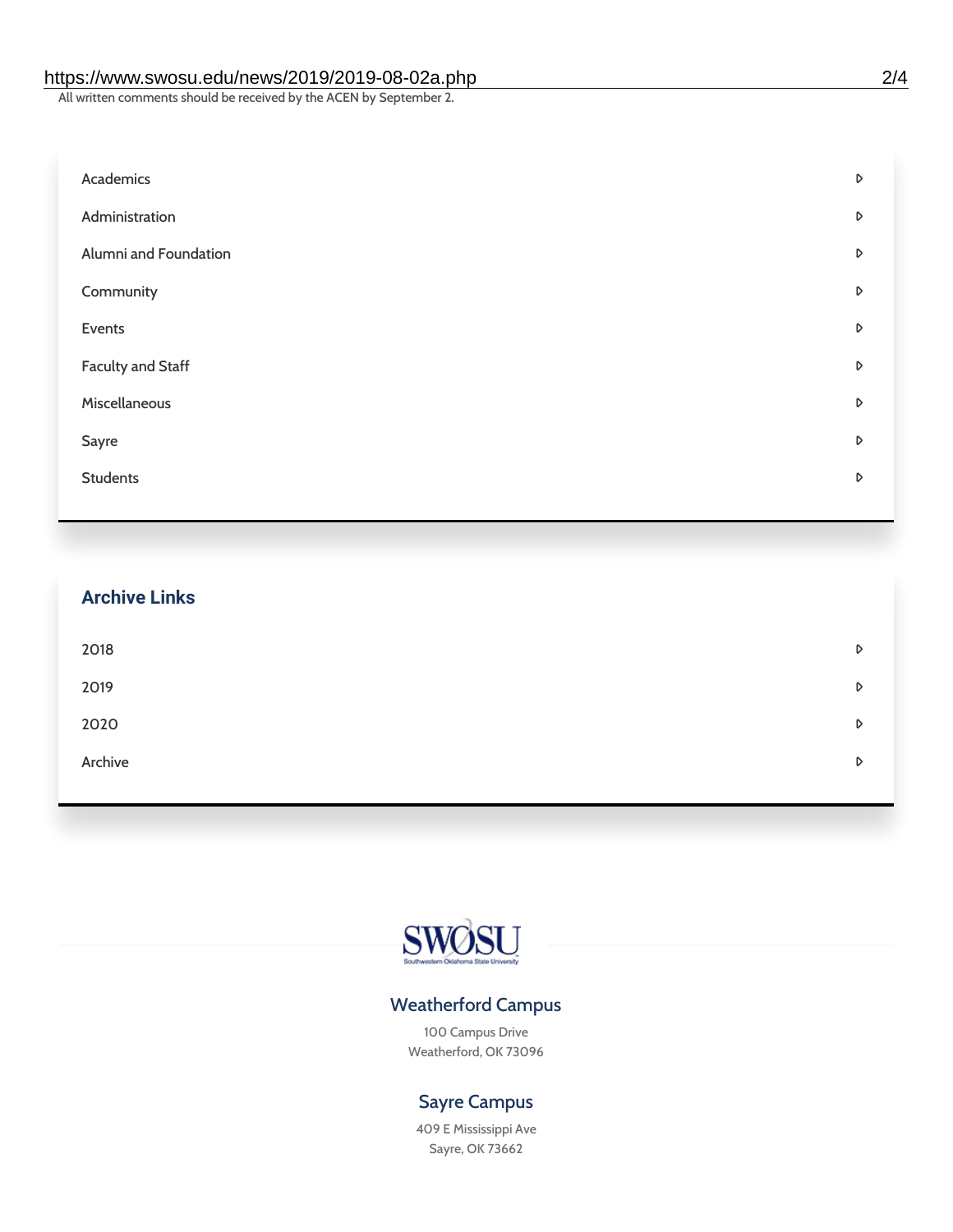Connect to Us

fyom

Contact [Information](https://www.swosu.edu/about/contact.php) [University/Facility](https://www.swosu.edu/about/operating-hours.php) Hours [Campus](https://map.concept3d.com/?id=768#!ct/10964,10214,10213,10212,10205,10204,10203,10202,10136,10129,10128,0,31226,10130,10201,10641,0) Map Give to [SWOSU](https://standingfirmly.com/donate) Shop [SWOSU](https://shopswosu.merchorders.com/)



**[Directory](https://www.swosu.edu/directory/index.php)** 

[Calendar](https://eventpublisher.dudesolutions.com/swosu/)

[Apply](https://www.swosu.edu/admissions/apply-to-swosu.php)

[GoSWOSU](https://qlsso.quicklaunchsso.com/home/1267)

[Jobs@SWOSU](https://swosu.csod.com/ux/ats/careersite/1/home?c=swosu)



Current [Students](https://bulldog.swosu.edu/index.php)

[Faculty](https://bulldog.swosu.edu/faculty-staff/index.php) and Staff

**Enrollment Management** [580.774.3782](tel:5807743782)

> **PR/Marketing** [580.774.3063](tel:5807743063)

**Campus Police** [580.774.3111](tel:5807743111)